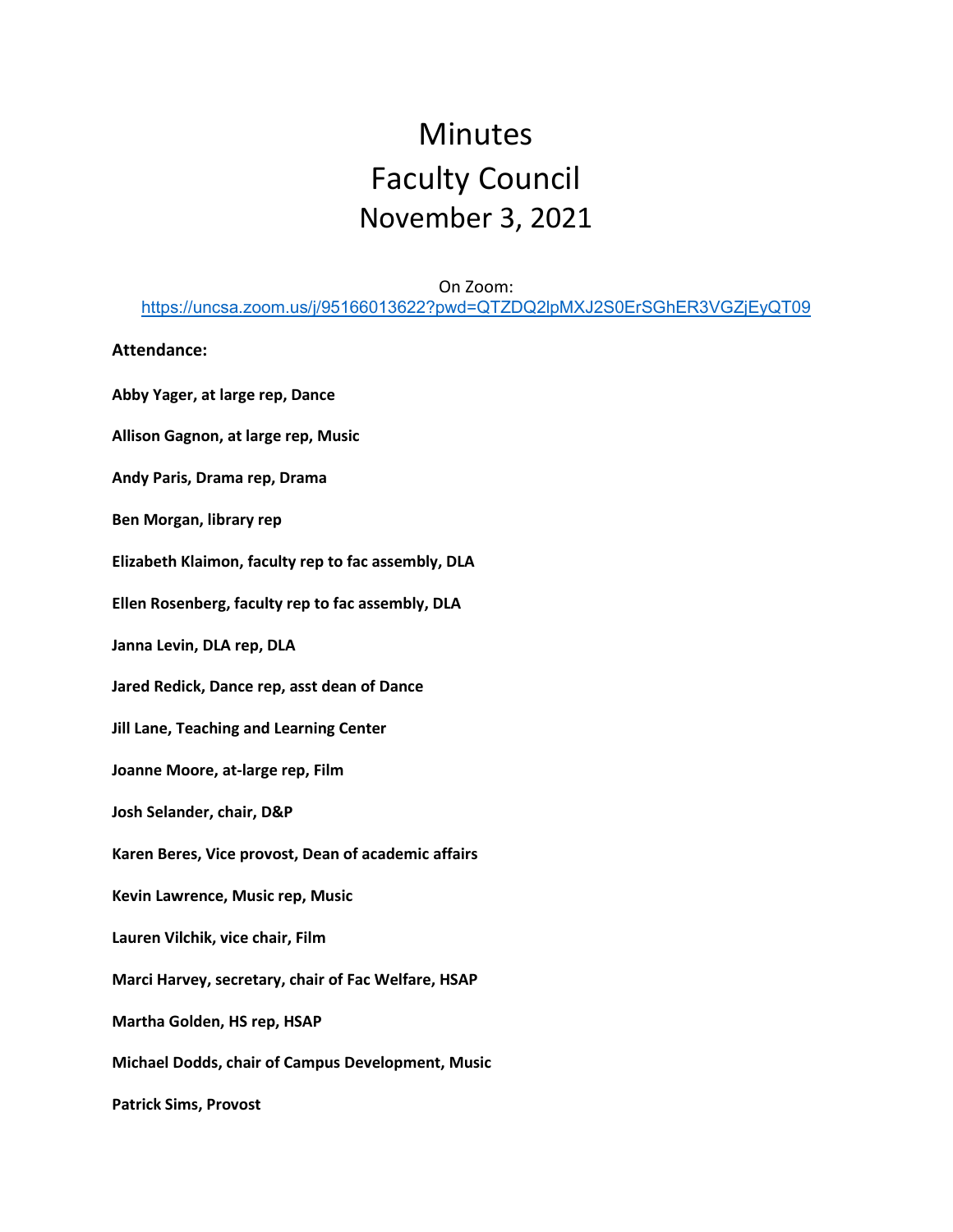### **Renata Jackson, chair EPC, Film**

#### **Rosemary Millar, chair of Fac Dev, DLA**

- 1. **Call to Order/Welcome** Josh Selander called the meeting to order at 12:46pm.
- 2. **Approval of Minutes** Motion to approve minutes from Oct 6 by Jackson. Morgan offered second. No discussion. Minutes approved. Motion to approve all-school minutes by Levin. Millar offered second. No discussion. Selander remarked we will check with Chancellor Cole about tuition not increasing. UNCSA did increase tuition last year for out-of-state students. Minutes approved.
- 3. **Campus Development (CDC) Update** Michael Dodds shared work in O Lot will close that lot for 4-6 months. No timeline given yet. Our campus needs space for reflection and creativity, as well as instruction and rehearsal. CDC recognizes the need for outdoor spaces. CDC hopes to engage in conversations with administration regarding physical development of campus. A meeting to assess the needs of Gray building is happening today.
- 4. **Teaching Innovation Grant (1:00pm)** Jill Lane announced a new grant opportunity for designing and implementing new teaching strategies or developing a new course. The amount is \$2500; available for summer work (since hiring adjuncts does not work well on our campus). Potential  $1<sup>st</sup>$  deadline March 31 with notification by April 15. Planned to be an annual opportunity. Recipients will be required to teach the new course, or implement a new strategy, in the next year, meet with Lane three times during development, and give a session at Faculty Enrichment Day. Open to all faculty and adjuncts. Once the application form is approved, an announcement will be sent to all faculty.
- 5. **Chair Update** Selander acknowledged the Tuition and Fees Committee will meet this Friday. Selander is serving and there is an opening for one other faculty member. Meeting is 10:30 – 12:30 by zoom this Friday, 11/5. Contact Selander if interested.

Last year, tuition was increased for non-resident students, resulting in \$340,000 for the school, but that money was not allowed to go towards faculty salaries by the system. That mandate is still in place this year.

Patrick has met with each school for CSI. If you need information, please contact your school Dean or liaison. You may also reach out to Josh Selander and Lauren Vilchik.

# **6. Committee Updates**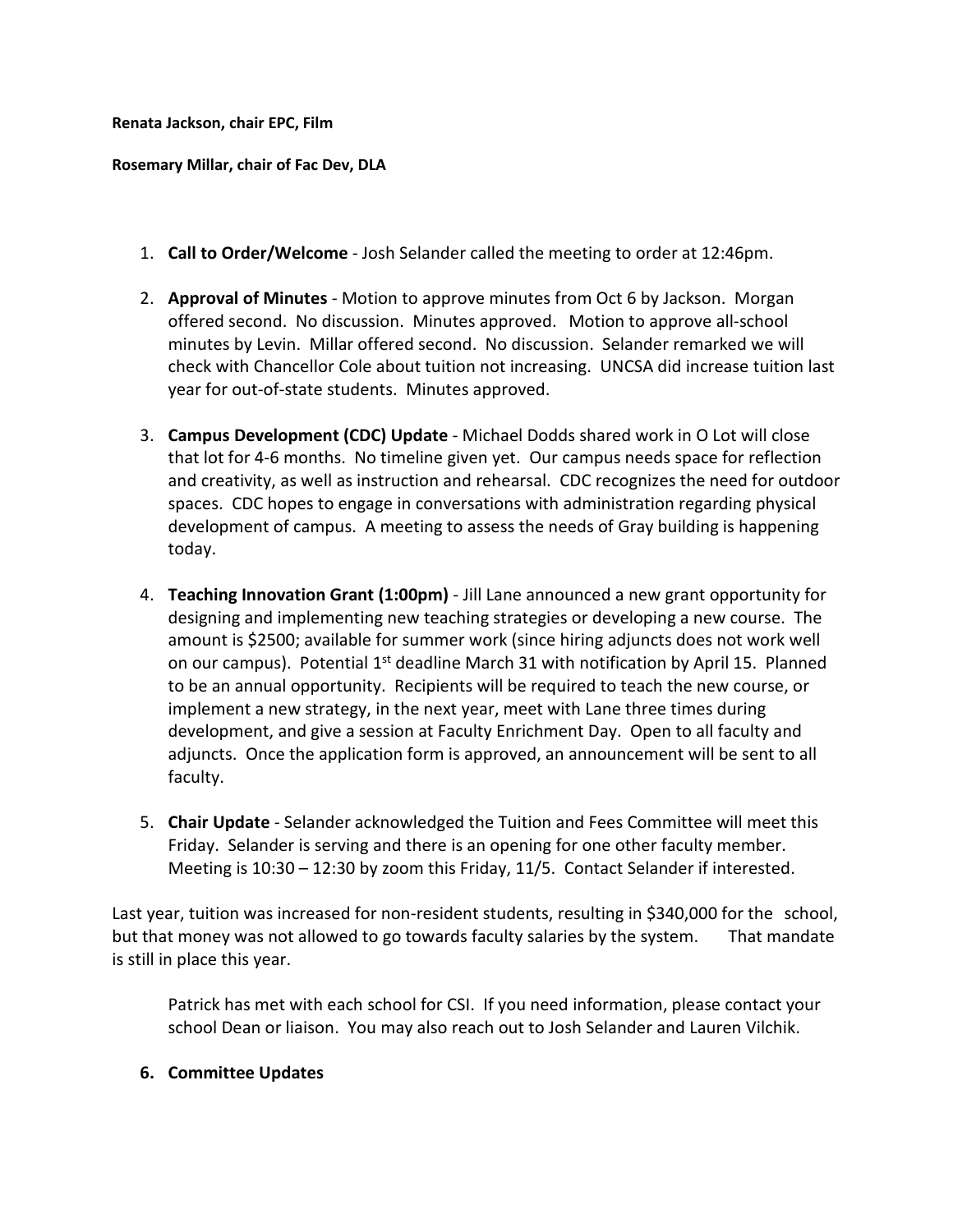Educational Policies (EPC) - Jackson reported that EPC proposed, and Sims approved an exception to the five-year plan for master's students. This will help any students who were affected by Covid. D&P presented some curricular changes for next year.

Faculty Development (FDC) - Millar reported there are about 8 applications for faculty development grants. The deadline is this Friday 11/5. Not many applications this year due to restrictions on travel and Covid restrictions. Next meeting will be 11/10.

Faculty Welfare (FWC) - Harvey reported the next meeting will be 11/13. Harvey will meet with Beres and Pauley to provide better information and clear process directions for grievance procedure on our websites. Rosenberg requested FWC investigate faculty contributions to retirement. 6% to retirement through the Optional Retirement Program (ORP), but 8% through state retirement plan.

7. **Faculty Assembly Updates** – Rosenberg and Klaimon shared minutes from last meeting. Guest speaker discussed racism and fears on campuses. All campuses are trying to find ways to promote EDI. Discussion also included how campuses handle service, rank and promotion, and how race impacts these processes. On all campuses, service duties are done by faculty, but then that service is not valued for rank and promotion. UNCSA uses a model which does include service as a component in rank and promotion consideration. They will share October minutes when they are available.

Mental Health First Aid Training for both students and faculty. Currently, Tracey Ford, Laurel Donley, and Stephanie are trained facilitators. Looking for options to offer

training for others, possibly by school. Another option is to hold training during Intensive Arts and to hold sessions for faculty and students at the same time to discuss mental health concerns and how to meet demands.

8. **Provost Update** - Sims reported the search committee for DLA will be launched. The goal is to launch before Thanksgiving. EDIB training for search committees – part 1 on unconscious bias, part 2 on rubric development, and part 3 on negotiations. Training will be recorded and available asynchronously.

Developing a process that is sustainable for students to address microaggressions in the classroom. Collaboration with Andy Paris in Drama. Chief Diversity Officer will be a good addition to this conversation.

CSI conversation is moving forward. Identifying building blocks, engaging liaisons, and writing the template based on feedback from all stakeholders.

Rank minimum salary conversation – there are 84/139 members who are available for rank promotion in the next five years. Promotion at UNCSA is optional, but if everyone moved forward (\$4000 Assistant to Associate or \$6000 Associate to Full) this would cost \$300,000. We need to identify this type of cost for conversations about funding.